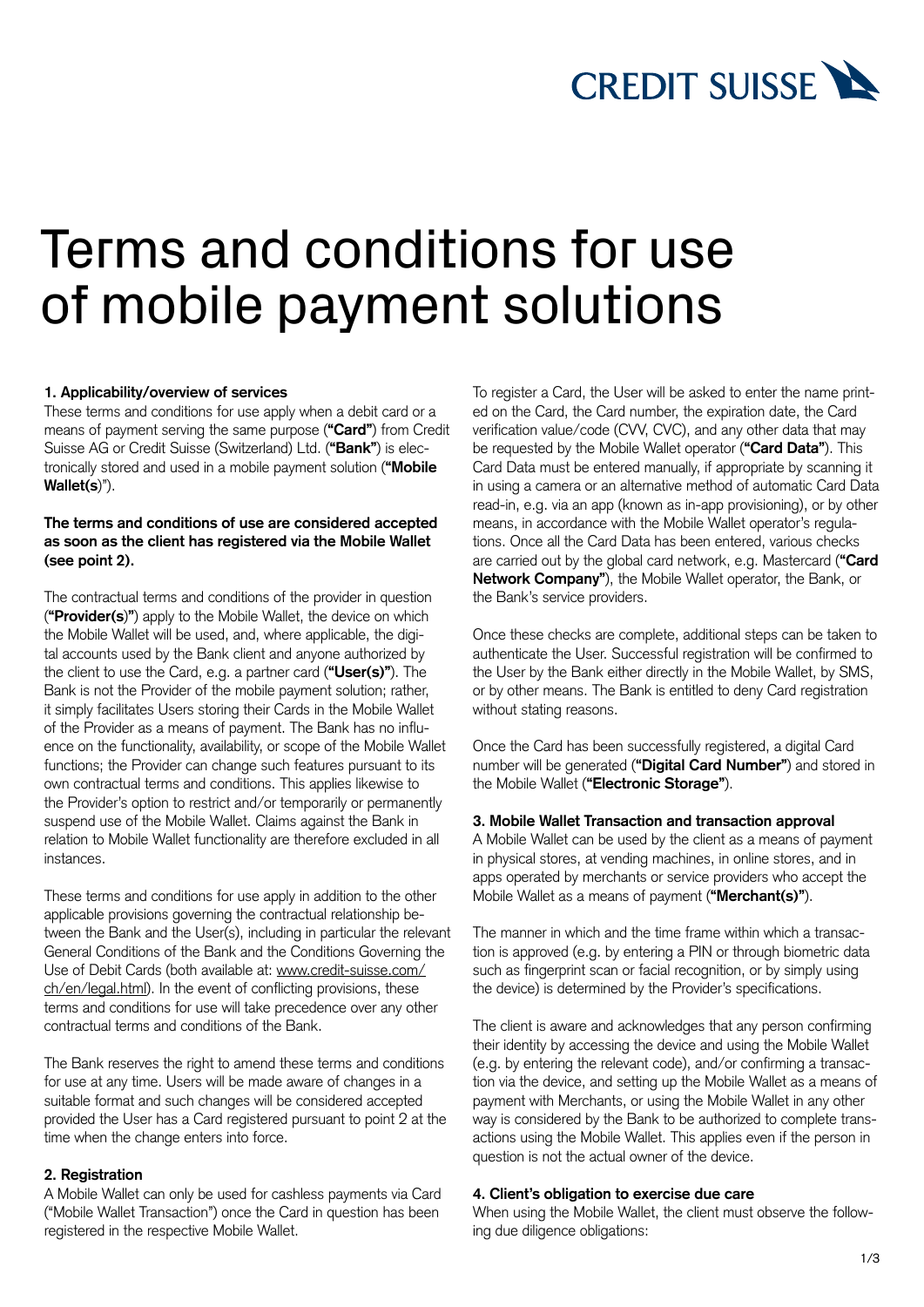- a. Users must take the necessary measures (e.g. device or screen lock) to prevent the unauthorized use or manipulation of their device.
- b. Users must keep their personal means of identification secret. They may not disclose their means of identification to third parties. Means of identification from third parties (e.g. biometric data for a third party, such as a fingerprint) for unblocking must not be stored on or with the respective device or in the Mobile Wallet.
- c. If there is reason to believe that unauthorized persons have gained access to the device or screen lock, the means of identification for the device or screen lock must be changed immediately.
- d. Users must report the loss or even simply the suspected loss of the device immediately, in particular in the event of theft, so that the Digital Card Number can be blocked. In addition, Users must immediately block the SIM card (or have it blocked by the network operator) and, if possible, also have the device blocked by the device manufacturer.
- e. Turning off the security features by installing unofficial apps or operating systems (jailbreaking) or similar manipulations of the device (e.g. setting up root access – i.e. access at the device system level) or by installing apps that are not permitted by the provider of the operating system (because, for example, they make the device more susceptible to viruses and malware) is prohibited. Any manipulation of the device is carried out at the risk and responsibility of Users; the Bank accepts no liability for damage resulting from or in connection with such manipulation.
- f. The client is obligated to delete all Card and transaction data from the device prior to (temporarily or permanently) handing over the device to a third party (e.g. sale, gift, loan, deposit, pawn, repair).
- g. The due diligence and cooperation obligations pursuant to the Conditions Governing the Use of Debit Cards as well as the contractual terms and conditions of the Mobile Wallet operator to which Users are subject also apply.

h.

The User or the Bank client accepts liability for all risks and consequences arising from the use – including the fraudulent use – of a Mobile Wallet (e.g. by unauthorized persons or for unauthorized purposes). Acceptance of liability for damages pursuant to the Conditions Governing the Use of Debit Cards is reserved.

## **5. Changes to the Card or Electronic Storage**

Any renewal, termination, blocking, or unblocking of the Card also affects its use via the Mobile Wallet.

Electronic Storage can be terminated, blocked, or unblocked separately for each device, independently of the physically issued card and without changing the Card status; however, in contrast to the provisions outlined for cards in the Conditions Governing the Use of Debit Cards, this process must be carried out separately for each Card by the respective owner of the Mobile Wallet. Payments initiated before the block was in place are considered booked and cannot be reversed.

Users can, if provided for by the Mobile Wallet operator, terminate Electronic Storage in accordance with the regulations and instructions of the Mobile Wallet operator (e.g. by removing the Card-related data from the Mobile Wallet). Users can, if provided for by the device manufacturer, also terminate Electronic Storage by deleting the Mobile Wallet from the device or by resetting the device to the factory settings (deleting all data entered by the User).

The Bank reserves the right to terminate or restrict Electronic Storage for specific Mobile Wallets or all Mobile Wallets in full or in part at any time without stating reasons.

# **6. Fees**

Cardholders are solely responsible for the availability of compatible devices that support the use of the Mobile Wallet.

All costs, fees, and expenses charged by the Provider for mobile telephony and/or telecommunications services in connection with the installation and/or use of the Mobile Wallet will be borne by the User or the Bank client.

# **7. Data protection**

The processing of information pertaining to Users, in particular client data, Card Data, and transaction data as well as the Digital Card Number (**"Client Data"**) is always carried out pursuant to the Bank's privacy statement, which is available at: [www.credit-su](https://www.credit-suisse.com/ch/en/legal.html)[isse.com/ch/en/legal.html](https://www.credit-suisse.com/ch/en/legal.html)).

During registration and use, additional device information, data from a SIM card or memory card, and geo data (**"Device Data"**) as well as information relating to the business relationship of the User with the Mobile Wallet operator (including in its capacity as device manufacturer or operator of an operating system installed on the device, [**"Mobile Wallet Operator Data"**]) may also be processed for the purposes described in these terms and conditions for use.

Within the scope of the registration, renewal, termination, blocking, and unblocking of Electronic Storage and/or Mobile Wallet Transactions, Client Data, and Device Data as well as Mobile Wallet Operator Data may be exchanged between the Bank, the Mobile Wallet operator, and Card Network Company for the following purposes:

- Checking whether Electronic Storage is permitted.
- Verifying and reconciling the identity of the User and the device owner.
- Preventing and investigating misuse and fraud.
- Complying with supervisory regulations (e.g. national/ international sanctions).
- Creating or updating the Digital Card Number and reconciling status information (renewal, termination, blocking, unblocking, etc.) between the Card and Electronic Storage.
- Creating a list in the Mobile Wallet of past transactions (e.g. information about the acceptance point, transaction amount, and transaction date).

The contractual terms and conditions of the Mobile Wallet operator may stipulate that the data mentioned in this section can be acquired, processed, and disclosed by the Mobile Wallet operator (including any third parties) for further purposes. The Bank is not responsible for the acquisition, processing, and disclosure of data by the Mobile Wallet operator, the Card Network Company, or any third parties commissioned by them. This is regulated by their contractual terms and conditions.

## **8. Data transfer and electronic communication**

Users acknowledge that Mobile Wallet operators, Card Network Companies, acceptance points, and third parties commissioned